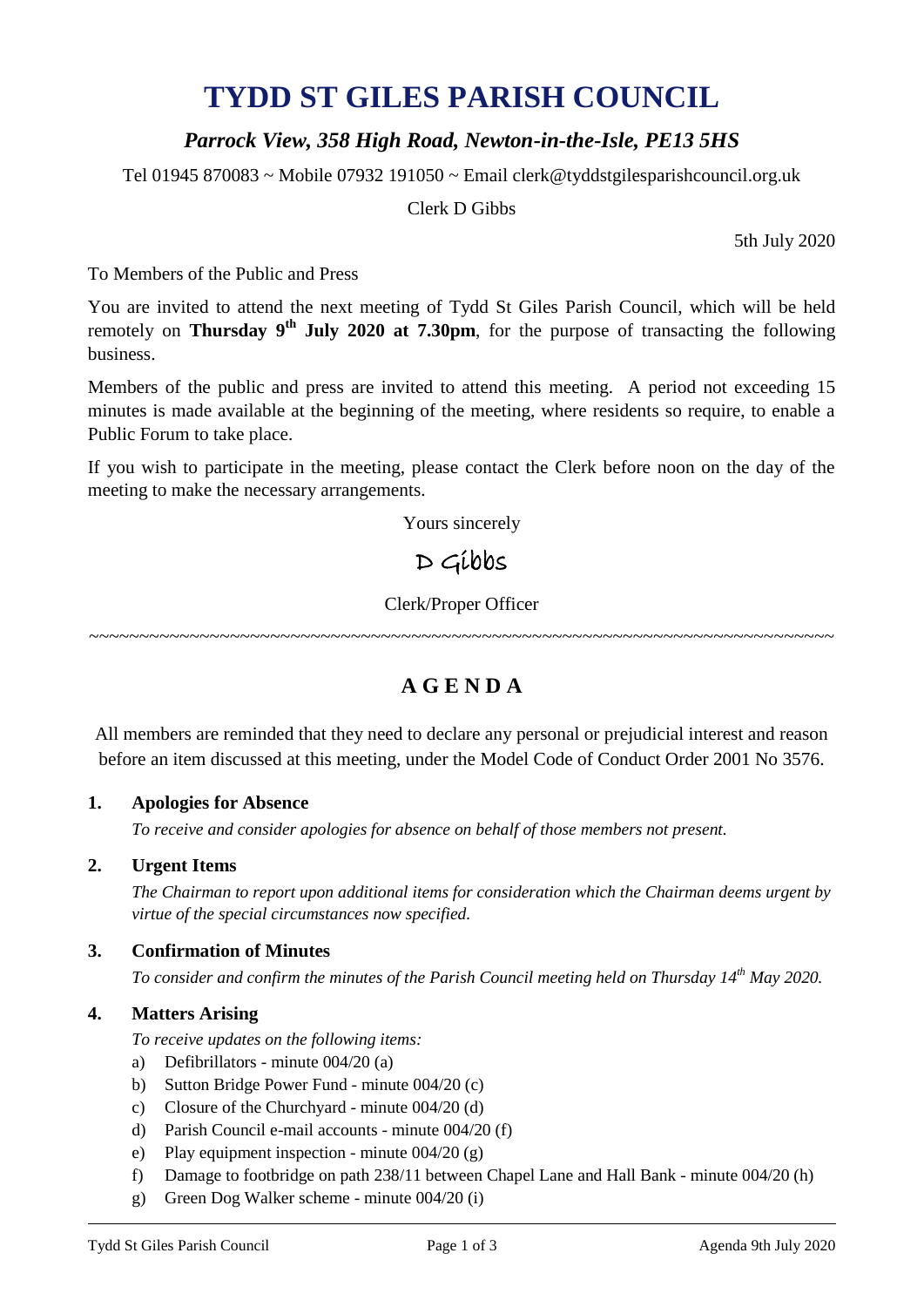- h) NEST pension scheme minute 004/20 (j)
- i) Foul Anchor historical signage minute 004/20 (k)
- j) Disabled car park markings minute 004/20 (l)

#### **5. Police Matters**

*To receive and consider reports from Cambridgeshire Police.*

#### **6. Cambridgeshire County Councillor Report**

*To receive a report from Cllr Simon King.*

#### **7. Fenland District Councillor Report**

*To receive reports from Cllrs Samantha Clark and Chris Seaton.*

#### **8. Parishioner Issues**

*To discuss matters brought to the attention of the Council by Parishioners.*

#### **9. Local Highway Improvements (LHI)**

*To confirm the project to be submitted for LHI funding for 2021/22.*

#### **10. Land Tenancies**

- *a) To approve the draft tenancy agreement provided by Maxey Grounds & Co.*
- *b) To define the process of consultation with the tenants.*
- *c) To consider quotes for drainage work on the Council's land.*
- *d) To consider a quote from the North Level District Internal Drainage Board for the replacement culvert at Fen Lane.*

#### **11. Street Lighting**

*To review the street light condition survey data and agree a strategy for replacing obsolete lights.*

#### **12. Brigstock & Wrens Charity**

*To consider the nomination of a new Trustee following the resignation of Mrs Mollie Rollins.*

#### **13. Correspondence**

*To report on correspondence received.*

#### **14. Planning**

*The following application has been received.*

F/YR20/0535/F - Erect a part 2-storey/single storey side extension and detached timber car port to existing dwelling - Hawthorne Barn, Sandy Lane, Tydd St Giles

#### **15. Finance**

- *a) To receive an updated financial statement for the period to the end of June.*
- *b) To approve the following payments:*

| £ 6,295.31 |
|------------|